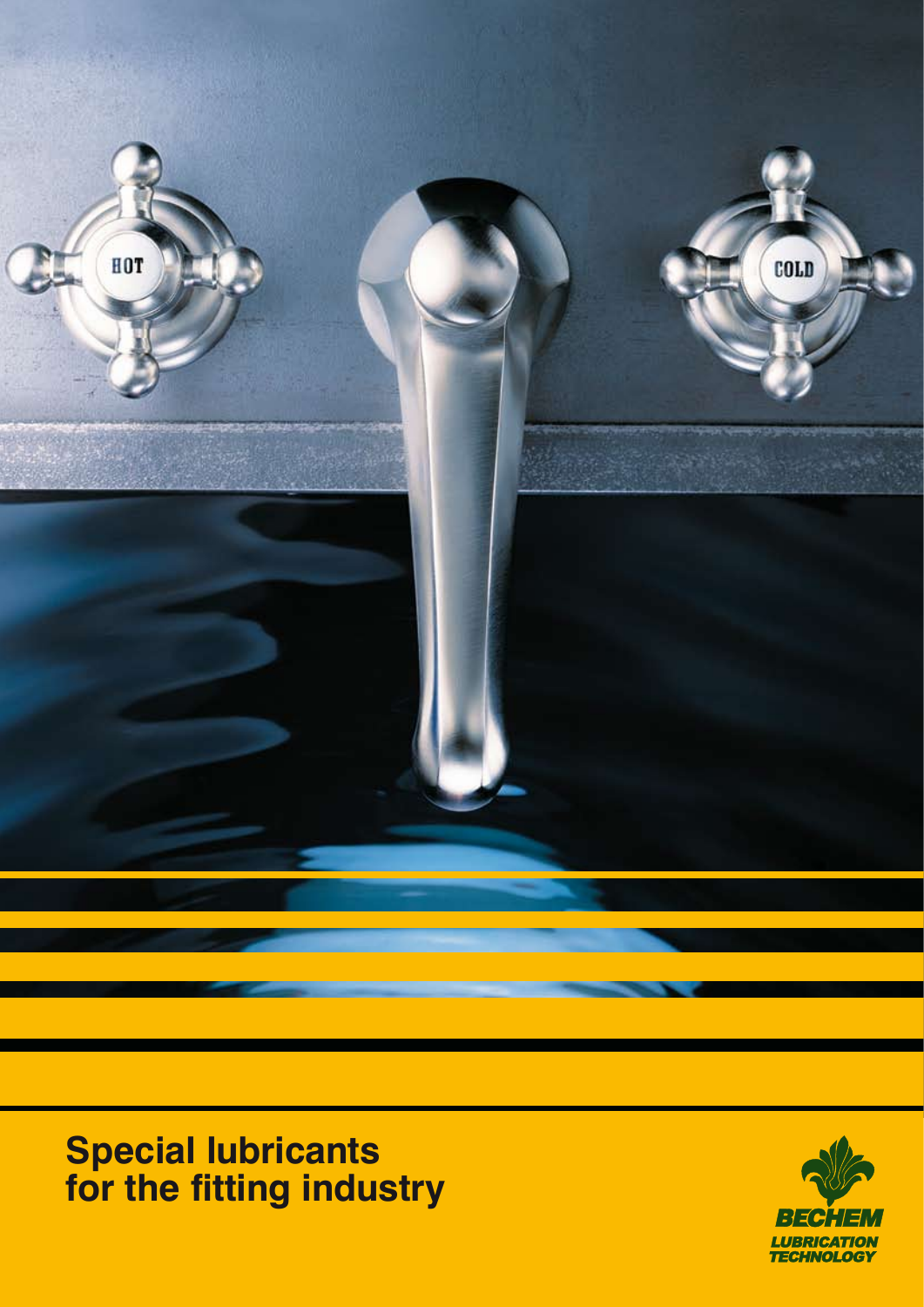## **Clear concepts for clean results**

**Tailor-made and intelligent problem solutions in the demanding and complex field of special valve lubricants require intensive research and a lot of experiences. Therefore BECHEM and the fitting industry closely cooperate to find new, innovative concepts for the special challenges. The result: The fulfilment of all technical, chemical and constructive criteria.**

Close contact with our customers and permanent discussions with our partners allow us to formulate the targets and, above all, the specific lubricant requirements. Only then our potential of know-how and experience can take effect, which gives you the possibility to clearly select the suitable lubricant.



#### **Clear standards for smooth processes**

**BECHEM special lubricants for the fitting industry comply with the requirements and standards for this type of modern products.**

#### **Guideline for the hygienic evaluation of lubricants in contact with drinking water (sanitary lubricants)**

This guideline is based on three parts: the positive list of usable raw materials for the production of substances and materials, the compulsory test procedures (migration test procedure) and the permitted test values which represent the limit values.

Thus this guideline complies with the basic structure of the future EAS – »European Acceptability System for Materials in Contact with Drinking Water«.

#### **ACS – French Approval for Drinking Water**

Three different accredited test laboratories in France analyse lubricants with regard to their conformity with the French positive list for drinking water.

#### **NSF-Standard 61**

**NSF international** is an accredited and independent consultant for the field of health and environment established in the USA and 37 countries. In Europe, and thus also in Germany, NSF is approved according to standard DIN EN 45011. The NSF test procedures and results are accredited in Europe and Germany. This institute is the biggest and most competent of its type. In the field of drinking water NSF Standard 61 is valid.

#### **WRAS (WRC)**

Water Research Commission is an institute located in Great Britain which analyses lubricants with regard to their microbiological quality and which grants approvals for products which do not affect drinking water.

#### **BAM – Federal Office for Material Research and Analysis**

The BAM in Berlin carries out analyses of lubricants and sealings for oxygen valves and units and determines the maximum service temperature.

#### **DVGW – German Association of the Gas and Water Net**

The DVGW stands for the technical autonomy in the field of gas and water. Its technical regulations are the basis for safety and reliability in the German gas and water supply.

#### **DIN-DVGW-Test Symbol**

Only lubricants which have been tested by neutral testing laboratories (e.g. DVGW-Research Centre in Karlsruhe) according to DIN EN 377 or DIN 3536 and which have been approved by the DIN-DVGW test symbol are allowed to be used in gas appliances and valves.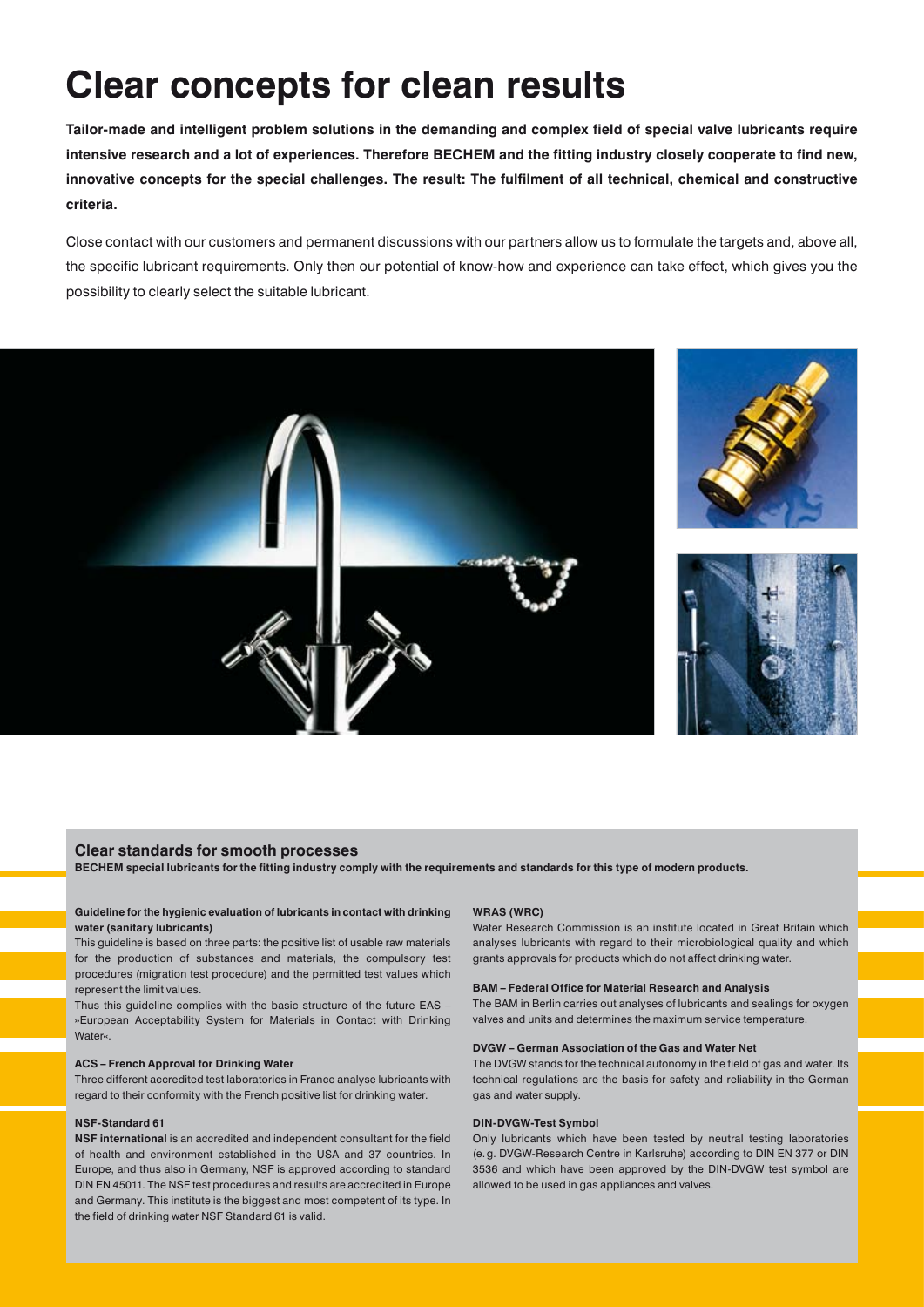| <b>Technical Data</b>                              |                                                               | <b>Applications</b>   |                                           |                             |                        |                                                                      |                        |                             |                               |                            |                             |
|----------------------------------------------------|---------------------------------------------------------------|-----------------------|-------------------------------------------|-----------------------------|------------------------|----------------------------------------------------------------------|------------------------|-----------------------------|-------------------------------|----------------------------|-----------------------------|
| Product                                            | Thickener/<br><b>Base Oil</b>                                 | <b>NLGI-</b><br>Grade | Service<br>Temperature<br>in $^{\circ}$ C | Valve tops,<br>classic      | Valve tops,<br>ceramic | <b>Single lever</b><br>tap w. ceram.<br>sealing/regu-<br>lating disc | <b>Shower</b><br>heads | <b>Thermos-</b><br>tats     | <b>Tap</b><br>cocks,<br>cocks | Ball<br>cocks              | <b>Strand</b><br>valves     |
| <b>BECHEM</b><br>RHUS FA 46                        | Aluminium<br>complex soap/<br>med. white oil                  | $\overline{2}$        | $-20$ to $+120$                           |                             |                        |                                                                      |                        |                             |                               |                            |                             |
| <b>BERULIT</b><br><b>FH 28 G</b>                   | Polyurea/<br>synthetic<br>KW oil                              | $\overline{1}$        | $-35$ to $+200$                           |                             |                        |                                                                      |                        |                             |                               |                            |                             |
| <b>BERULUB®</b><br>FO 34                           | Org.<br>polymer/<br>dimethylpoly-<br>siloxan/<br>silicone oil | $\overline{1}$        | $-40$ to $+160$                           |                             | <b>COL</b>             | $\sim$                                                               | $\mathbb{R}^n$         |                             |                               |                            | $\mathcal{L}_{\mathcal{A}}$ |
| <b>BERULUB®</b><br>FU <sub>5</sub>                 | Gel/<br>synthetic<br>KW oil                                   | $\overline{2}$        | $-20$ to $+100$                           | F.                          |                        |                                                                      |                        |                             | $\mathcal{O}(\mathbb{R})$     |                            |                             |
| <b>BERULUB®</b><br><b>HYDROHAF2</b>                | Gel/<br>synthetic oil<br>combination                          | $\overline{2}$        | $-20$ to $+150$                           | p.                          |                        |                                                                      |                        | $\mathbb{R}^n$              |                               |                            | $\mathbb{R}^n$              |
| <b>BERULUB®</b><br><b>HYDROHAF</b><br><b>FX 22</b> | Gel/<br>synthetic<br>KW oil                                   | $\overline{2}$        | $-20$ to $+100$                           | a a                         |                        |                                                                      |                        |                             | $\mathcal{L}_{\mathcal{A}}$   |                            |                             |
| <b>BERULUB®</b><br>PAL <sub>3</sub>                | Org.<br>polymer/<br>synthetic<br>ester                        | 3                     | $-20$ to $+150$                           |                             |                        |                                                                      |                        | e e                         | $\mathbb{R}^3$                | ×.                         |                             |
| <b>BERULUB®</b><br><b>OX 40 EP</b>                 | Org.<br>polymer/<br>special<br>silicone oil                   | $\mathbf{3}$          | $-40$ to $+200$                           |                             |                        |                                                                      |                        |                             |                               |                            |                             |
| <b>BERULUB®</b><br><b>OX 100 EP</b>                | Anorg.<br>pigments/<br>synthetic<br>(PFAE)                    | $\mathbf{3}$          | $-40$ to $+250$                           |                             |                        |                                                                      |                        |                             |                               |                            |                             |
| <b>BERULUB®</b><br>SIHAF <sub>2</sub>              | Org.<br>polymer/<br>dimethyl-<br>polysiloxan                  | $\mathbf{3}$          | $-40$ to $+160$                           |                             | a a                    | <b>The State</b>                                                     | ana.<br>Manazarta      | p.                          |                               |                            |                             |
| <b>BERUSIL</b><br><b>FO 25</b>                     | Gel/dimethyl-<br>polysiloxan                                  | $3 - 2$               | $-45$ to $+200$                           |                             |                        |                                                                      | $\mathbb{R}^n$         |                             |                               |                            |                             |
| <b>BERUSIL</b><br><b>FO 26</b>                     | Gel/dimethyl-<br>polysiloxan                                  | $3 - 2$               | $-40$ to $+200$                           |                             |                        |                                                                      | У.                     |                             |                               | $\sim$                     |                             |
| <b>BERUSOFT 30</b> Calcium                         | complex soap/<br>synthetic oil                                | $\overline{2}$        | $-30$ to $+150$                           | $\mathcal{C}^{\mathcal{A}}$ | $\mathbb{R}^n$         |                                                                      |                        | $\mathcal{L}^{\mathcal{L}}$ | $\mathcal{O}(\mathbb{R}^d)$   | $\mathcal{L}^{\text{max}}$ | $\mathcal{L}^{\mathcal{A}}$ |
| <b>BERUTOX®</b><br><b>VPT 64 BN 3</b>              | Org.<br>polymer/<br>synthetic oil<br>(PFAE)                   | $\mathbf{3}$          | $-20$ to<br>$+280/300$                    |                             |                        |                                                                      |                        |                             | $\mathbb{R}^3$                |                            |                             |
| <b>CERITOL</b><br>PG <sub>3F</sub>                 | Polyurea/<br>synthetic oil<br>combination                     | $\mathbf{3}$          | $-20$ to $+150$                           |                             |                        |                                                                      |                        |                             |                               |                            |                             |
| <b>CERITOL</b><br><b>WAGA 2</b><br><b>FUTUR</b>    | Polyurea/<br>methylphenyl-<br>polysiloxan                     | $3 - 2$               | $-40$ to $+200$                           |                             |                        |                                                                      |                        |                             |                               |                            |                             |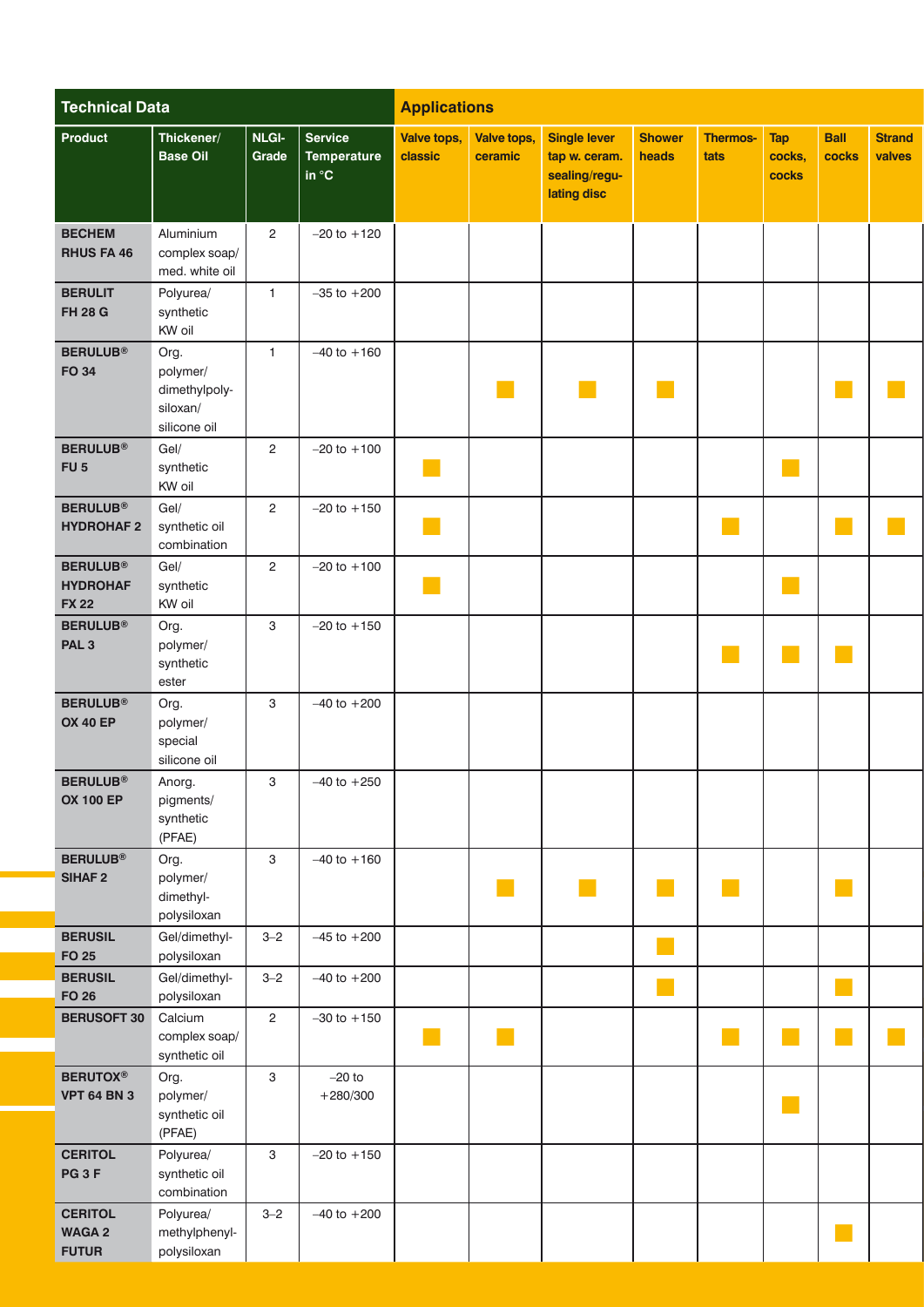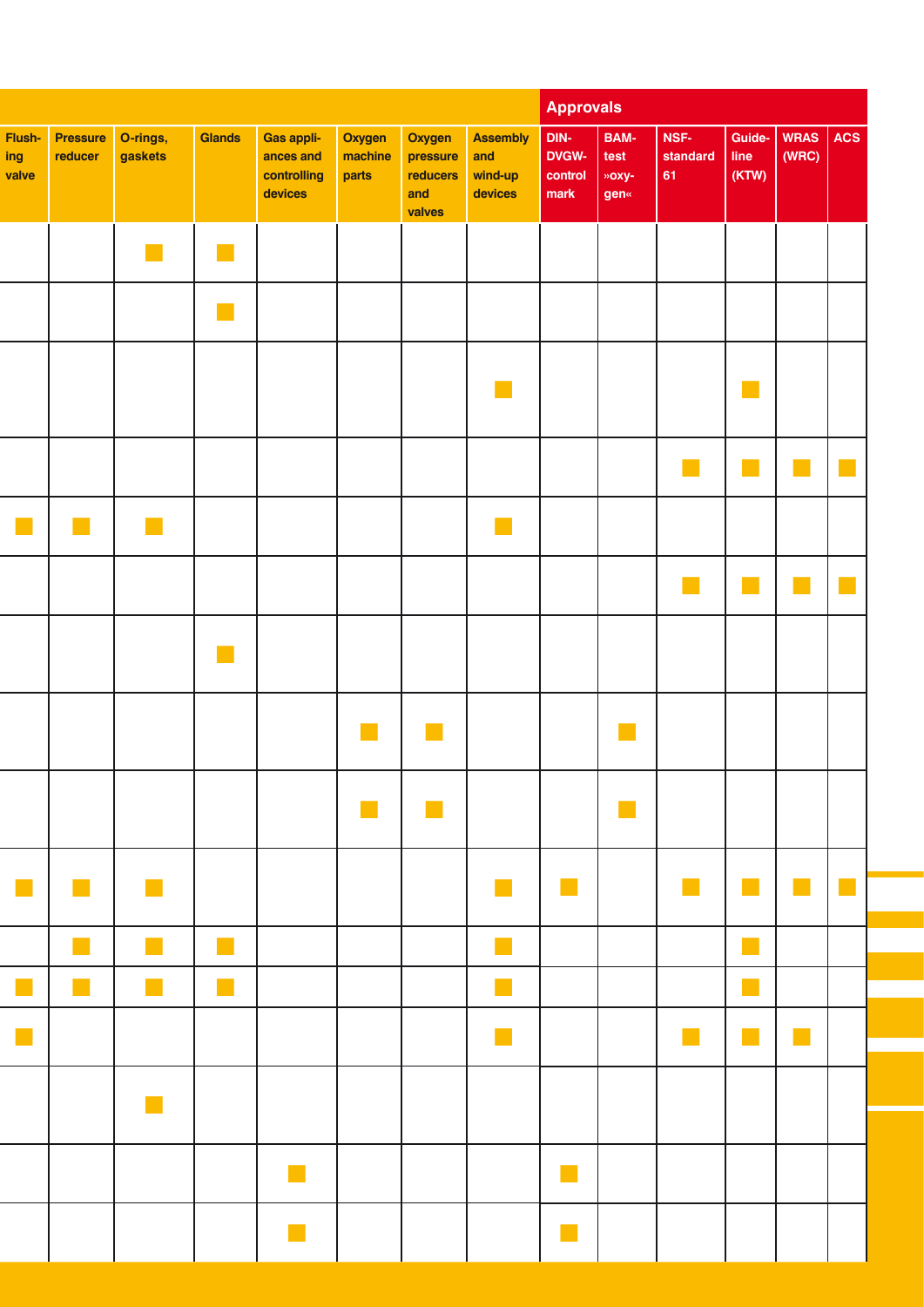# **Clear benefits for high expectations**

**BECHEM special lubricants as construction elements for the fitting industry fulfil the following criteria according to their specific selection:**

## **physiological-microbiological**

- no medium for micro-organisms (MDOD-test, oxygen consumption)
- smell, taste and foam formation of the drinking water are not affected
- the lubricant does not produce any toxic or pharmacologic effects (free of metal soaps)
- there is no migration of aromatic amines

### **chemical-physical**

- prevention of migrating lubricant components (chlorine consumption, TOC)
- compatibility with elastomers, such as NBR and EPDM
- no formation of stress crack of plastics of ABS, POM, PPE/PS, PSU, PBT, PA, PP and SAN
- no discoloration of non-ferrous metals
- prevention of tribo-chemical influences by additives
- prevention of corrosion, erosion and hard deposits on metal sealing surfaces (protective function)

## **mechanic-dynamic**

- reduction of frictional resistance during switching operations (reduction of torque)
- abradable operation of frictional contacts of metal (no abrasive wear)
- maintenance of function by avoiding sticking of the rubber elastic sealing surfaces
- prevention of stick-slip at high breakaway torques and 500.000 load-cycle changes (valve tops)
- constant torque, i.e. uniform free movement over a wide temperature range (ceramic seal and control discs)
- high wash-out resistance at usual flow speeds of approximately 3 m/s
- emergency sealing of worn primary sealing systems (natural gas pipelines)
- improved secondary sealing effect of »softly sealed« valves (prevention of gas leakage rates)